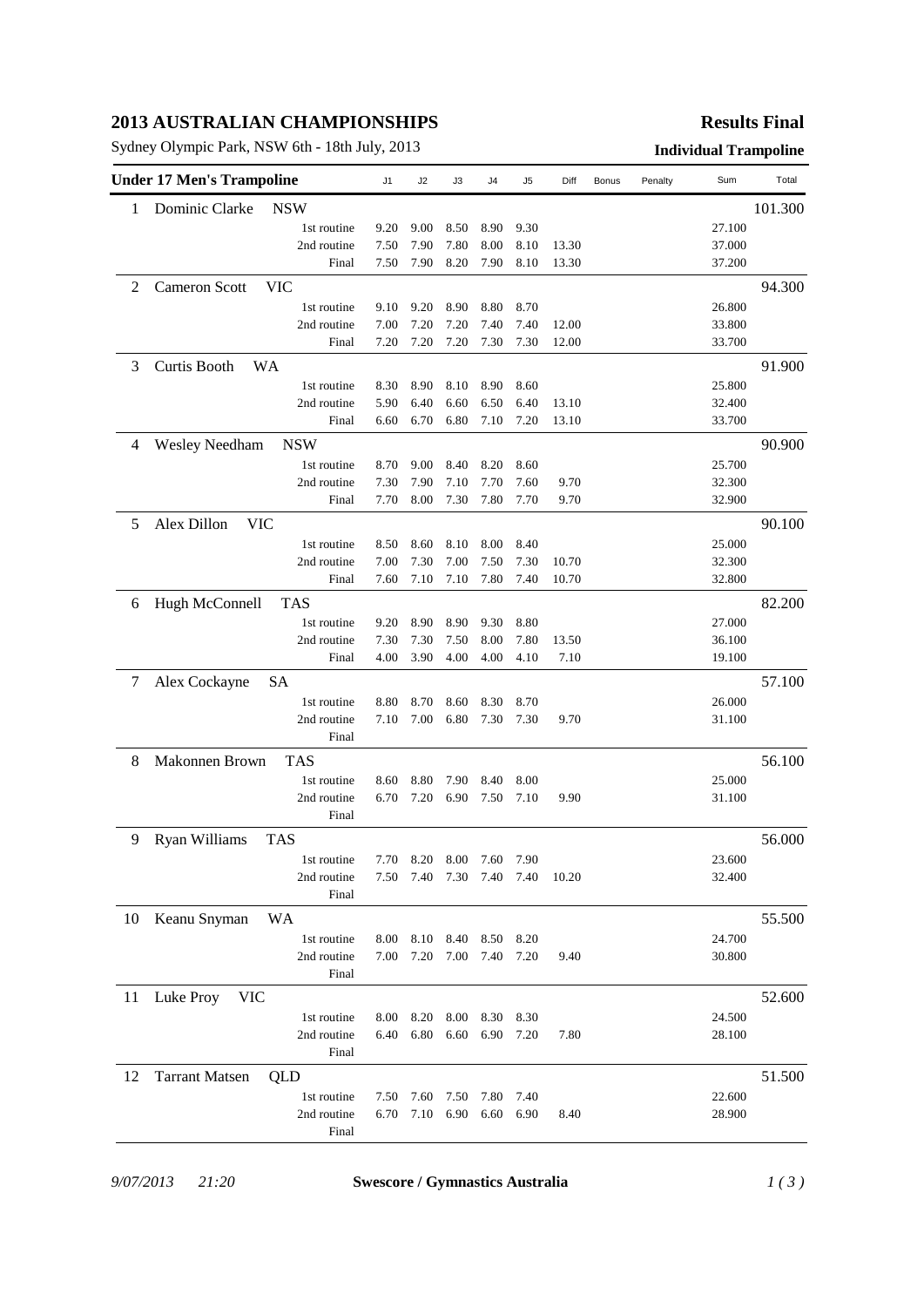# **2013 AUSTRALIAN CHAMPIONSHIPS**

Sydney Olympic Park, NSW 6th - 18th July, 2013 **Individual Trampoline**

## **Results Final**

| <b>Under 17 Men's Trampoline</b> |                               |      | J2                                                   | J3   | J4                  | J5   | Diff  | Bonus | Penalty | Sum              | Total  |
|----------------------------------|-------------------------------|------|------------------------------------------------------|------|---------------------|------|-------|-------|---------|------------------|--------|
| 12                               | Damian Draper<br><b>WA</b>    |      |                                                      |      |                     |      |       |       |         |                  | 51.500 |
|                                  | 1st routine                   | 7.30 | 7.70                                                 | 7.70 | 7.70                | 7.60 |       |       |         | 23.000           |        |
|                                  | 2nd routine                   | 6.40 | 6.20                                                 | 6.30 | 6.50                | 6.60 | 9.30  |       |         | 28.500           |        |
|                                  | Final                         |      |                                                      |      |                     |      |       |       |         |                  |        |
| 14                               | <b>NSW</b><br>Michael Napoli  |      |                                                      |      |                     |      |       |       |         |                  | 51.300 |
|                                  | 1st routine                   | 7.40 | 7.70                                                 | 7.40 | 7.50                | 7.20 |       |       |         | 22.300           |        |
|                                  | 2nd routine                   | 6.50 | 6.80                                                 | 6.90 | 7.10                | 7.10 | 8.20  |       |         | 29.000           |        |
|                                  | Final                         |      |                                                      |      |                     |      |       |       |         |                  |        |
| 15                               | Jonathon Monty<br><b>NSW</b>  |      |                                                      |      |                     |      |       |       |         |                  | 50.800 |
|                                  | 1st routine                   | 7.70 | 8.10                                                 | 7.30 | 7.50                | 7.80 |       |       |         | 23.000           |        |
|                                  | 2nd routine                   | 6.20 | 6.10                                                 | 6.40 | 6.30                | 6.20 | 9.10  |       |         | 27.800           |        |
|                                  | Final                         |      |                                                      |      |                     |      |       |       |         |                  |        |
| 16                               | Campbell Dawson<br>QLD        |      |                                                      |      |                     |      |       |       |         |                  | 50.700 |
|                                  | 1st routine                   | 8.10 | 8.40                                                 | 7.70 | 7.80                | 8.00 |       |       |         | 23.900           |        |
|                                  | 2nd routine                   | 6.60 | 6.80                                                 | 6.80 | 7.00                | 6.70 | 6.50  |       |         | 26.800           |        |
|                                  | Final                         |      |                                                      |      |                     |      |       |       |         |                  |        |
| 16                               | Cody Story<br>QLD             |      |                                                      |      |                     |      |       |       |         |                  | 50.700 |
|                                  | 1st routine                   | 7.50 | 7.70                                                 | 7.50 | 8.10                | 7.80 |       |       |         | 23.000           |        |
|                                  | 2nd routine                   | 6.00 | 6.60                                                 | 6.60 | 7.00                | 6.70 | 7.80  |       |         | 27.700           |        |
|                                  | Final                         |      |                                                      |      |                     |      |       |       |         |                  |        |
| 18                               | Kerry Heffernan<br><b>NSW</b> |      |                                                      |      |                     |      |       |       |         |                  | 50.500 |
|                                  | 1st routine                   | 6.80 | 6.30                                                 | 6.50 | 6.60                | 6.70 |       |       |         | 19.800           |        |
|                                  | 2nd routine                   | 6.80 | 7.40                                                 | 7.00 | 7.60                | 7.40 | 8.90  |       |         | 30.700           |        |
|                                  | Final                         |      |                                                      |      |                     |      |       |       |         |                  |        |
| 19                               | Samuel Pallas<br>NZ           |      |                                                      |      |                     |      |       |       |         |                  | 50.300 |
|                                  | 1st routine                   | 7.70 | 7.50                                                 | 7.20 | 7.90                | 7.50 |       |       |         | 22.700           |        |
|                                  | 2nd routine                   | 6.20 | 6.50                                                 | 6.50 | 6.50                | 6.20 | 8.40  |       |         | 27.600           |        |
|                                  | Final                         |      |                                                      |      |                     |      |       |       |         |                  |        |
| 20                               | Liam McCulloch<br><b>SA</b>   |      |                                                      |      |                     |      |       |       |         |                  | 49.800 |
|                                  | 1st routine                   | 7.30 | 7.40                                                 | 7.10 | 7.70                | 7.60 |       |       |         | 22.300           |        |
|                                  | 2nd routine                   | 6.40 | 6.40                                                 | 6.90 | 7.20                | 6.80 | 7.40  |       |         | 27.500           |        |
|                                  | Final                         |      |                                                      |      |                     |      |       |       |         |                  |        |
| 21                               | Lloyd Froger<br>NZ            |      |                                                      |      |                     |      |       |       |         |                  | 45.400 |
|                                  |                               |      |                                                      |      |                     |      |       |       |         |                  |        |
|                                  | 1st routine<br>2nd routine    |      | 6.50 6.70 6.60 6.90 6.60<br>5.70 5.80 6.00 5.60 5.70 |      |                     |      | 8.30  |       |         | 19.900<br>25.500 |        |
|                                  | Final                         |      |                                                      |      |                     |      |       |       |         |                  |        |
| 22                               | Jack Petrie<br><b>WA</b>      |      |                                                      |      |                     |      |       |       |         |                  | 45.200 |
|                                  | 1st routine                   |      | 8.10 7.60 7.50 7.90 7.80                             |      |                     |      |       |       |         | 23.300           |        |
|                                  | 2nd routine                   |      | 4.10 4.20 4.10 4.40 4.50                             |      |                     |      | 9.20  |       |         | 21.900           |        |
|                                  | Final                         |      |                                                      |      |                     |      |       |       |         |                  |        |
| 23                               | Joshua Ibrahim<br><b>NSW</b>  |      |                                                      |      |                     |      |       |       |         |                  | 37.600 |
|                                  | 1st routine                   |      | 1.50 1.60 1.40                                       |      | 1.60 1.60           |      |       |       |         | 4.700            |        |
|                                  | 2nd routine                   |      | 6.70 7.50 7.30 7.50 7.40                             |      |                     |      | 10.70 |       |         | 32.900           |        |
|                                  | Final                         |      |                                                      |      |                     |      |       |       |         |                  |        |
| 24                               | Jared Archer<br>QLD           |      |                                                      |      |                     |      |       |       |         |                  | 32.200 |
|                                  | 1st routine                   |      | 7.80 7.60 7.50 7.70 7.50                             |      |                     |      |       |       |         | 22.800           |        |
|                                  | 2nd routine                   | 2.20 |                                                      |      | 2.10 2.10 2.20 2.20 |      | 2.90  |       |         | 9.400            |        |
|                                  | Final                         |      |                                                      |      |                     |      |       |       |         |                  |        |
|                                  |                               |      |                                                      |      |                     |      |       |       |         |                  |        |